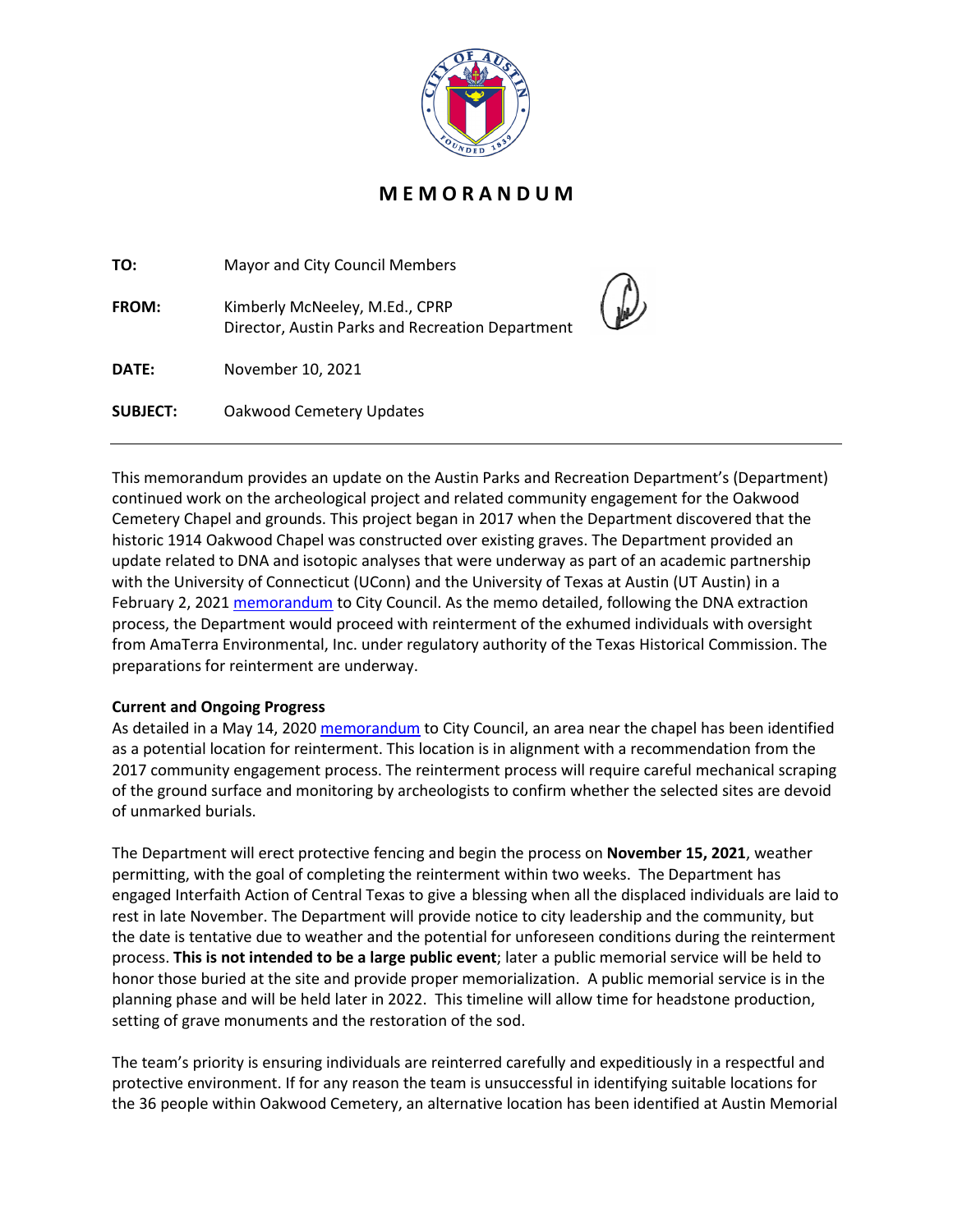Park Cemetery. Regardless of burial location, the individuals will be honored at Oakwood Cemetery through a memorial or cenotaph.

Regarding the DNA extraction and analysis, the extraction process is complete, but analysis is complex and will continue for 24 to 36 months. The Department notified City Council in a June 18, 2020 [memorandum](http://www.austintexas.gov/edims/pio/document.cfm?id=342270) about an academic partnership with UConn and UT Austin to undertake DNA analysis, at no cost to the City of Austin, to better understand the lives of the men, women and children who were discovered. The DNA analysis offers a unique opportunity to learn more about identities, familial connections and life experiences. If the preservation of the DNA is sufficient to permit analyses, living individuals who think they have familial connections may be able to submit a saliva sample for DNA analysis. As soon as feasible, the Department will provide further details on how community members can work directly with the UConn research team to explore familial relations. Additionally, the UConn team is conducting isotopic analysis which may provide additional insights into the individuals' diets and regions of origin.

## **Project Highlight**

Related to this project, I would like to congratulate the Department team on recent recognition for the online education symposium, *All Together Here: A Community Symposium for Discovery and Remembrance*, which was held in October 2020. Preservation Austin announced that the Department was the recipient of an award of *Special Recognition for Education* for the symposium and will be honored at an upcoming awards ceremony. As part of the educational outreach for the Oakwood Chapel archeological project, the free, online two-day symposium was attended by more than 300 registrants. The symposium featured sessions from 40 nationally renowned archeologists, anthropologists, historian, and community activists about the archeological findings and comparative projects from around the country and they further engaged the community in ideas for memorialization of the people who were found. The symposium sessions are featured [online](https://www.youtube.com/playlist?app=desktop&list=PLelTMMBW0YOQV6QssY0ufCEu2sm5n_zcX) on the Department's YouTube Channel. The Department also produced a digital exhibit, [All Together Here,](https://storymaps.arcgis.com/collections/eacb51b55ce945889c23f6f8ba62d186) about the archeological and bioarcheological findings.

## **Background**

To recount, archeologists monitoring construction related to the Oakwood Chapel restoration halted work in late 2016 when human remains were discovered. After months of investigation, it was confirmed that the chapel was constructed over grave sites. The 1914 chapel was constructed in a racially segregated section of the cemetery known historically as the "Colored Grounds," although, archeological findings suggest this specific area was more racially and ethnically diverse.

The Department informed the community of the discovered burials and announced community engagement opportunities to help the Department determine next steps. Following outreach and public meetings with the community, it was determined that the burials would be exhumed. A May 1, 2017 [memorandum](https://www.austintexas.gov/edims/pio/document.cfm?id=276185) to City Council provided information about the Department's determination and a staff [report](https://www.austintexas.gov/sites/default/files/files/Parks/Planning_and_Development/172704_FINAL_BINDER_OakwoodStaffReport.pdf) summarized the community engagement process and further explained the decision-making framework and criteria behind the Department's recommendation to exhume the burials.

The exhumation process began in late spring 2017 and took several months to complete. Under the requirements of the issued Antiquities Permit through the Texas Historical Commission, a bioarcheological analysis would occur for any exhumed burials. Following the careful exhumation of burials by the archeological team, the remains were transferred to the Forensic Anthropology Center at Texas State University for analysis. Burial context can be inferred by a non-invasive and non-destructive